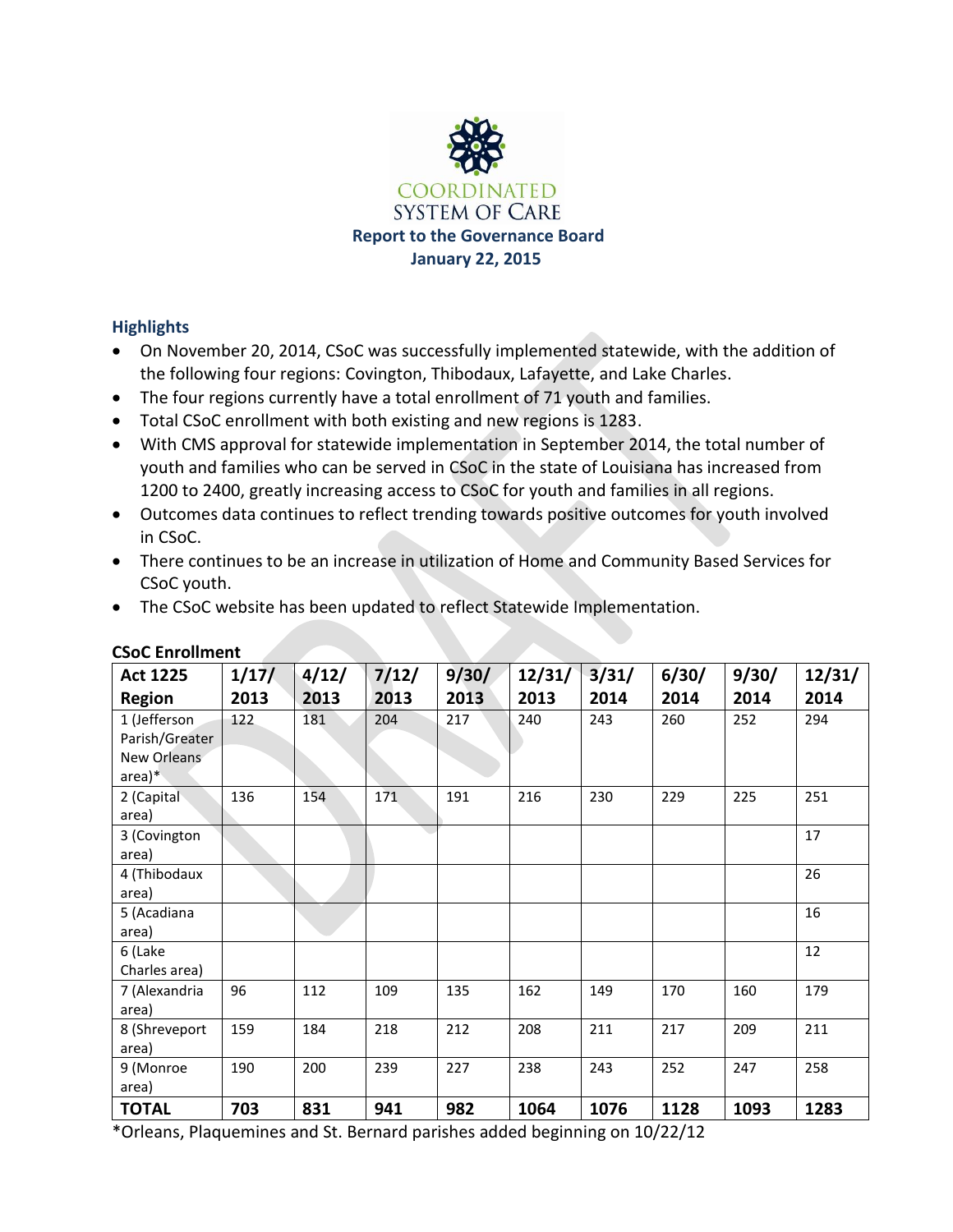During the last quarter  $(10/14 - 12/14)$  there were a total of 560 referrals in the existing regions. The range of referrals by region was 80 to 148. Referrals to CSoC come from a variety of sources. The number of referrals from state agencies since implementation of CSoC continues to rise (DCFS – 540, OJJ – 361, and schools – 532). However, the majority of referrals have come from other sources including caregivers, hospitals, Licensed Mental Health Professionals and other Juvenile Entities.

Additional detail is provided in Appendix A.

The majority of children/youth enrolled in CSoC are male (751 or 62.95%). African-American is the predominant race of these young people representing 736 (61.69%). The age group with the highest enrollment is 13-16 years old (486 or 41%). Additional demographic detail is provided in Appendix B.

#### **Wraparound Agency (WAA) update**

All Regions continue to do outreach to increase enrollment through a variety of strategies in the current regions. Three of the current Wraparound agencies were selected by the regional community teams in the non-implemented regions to act as the Wraparound agency. These agencies: Choices, Eckerd and Wraparound Services of Northeast Louisiana, have successfully implemented CSoC in these four new regions.

Region 3: Covington – Choices Region 4: Thibodaux – Wraparound Services of South Central Louisiana Region 5: Lafayette – Eckerd Region 6: Lake Charles – Choices

In the past quarter, each of these agencies has continued working to establish collaborative partnerships in the new regions, actively engaging stakeholders including state agencies, providers, community organizations, youth and families. Further, they established wraparound agencies in their designated regions, hiring administrative staff and wraparound facilitators for start-up.

The CSoC liaisons have continued to make visits to the WAAs in their assigned existing and new regions in order to provide technical assistance and trouble shoot as needed. Information from these visits continues to be used to ensure targeted and specific training and technical assistance by region from the state and Magellan teams, as well as the University of Maryland.

In preparation for statewide implementation, the CSoC OJJ liaison, the Wraparound Agency and FSO staff visited the Covington, Thibodaux, Lafayette, and Lake Charles OJJ offices. The visits entailed providing OJJ Regional Managers, supervisors, and officers with a review of CSoC and Wraparound principles, the five specialized CSoC services, the role of family and youth supports in wraparound, how to properly identify potential CSoC eligible youth, and how to make CSoC referrals. In addition, moving forward CSoC OJJ Liaison will continue to work in collaboration with the Wraparound agencies and the FSO to increase engagement and educational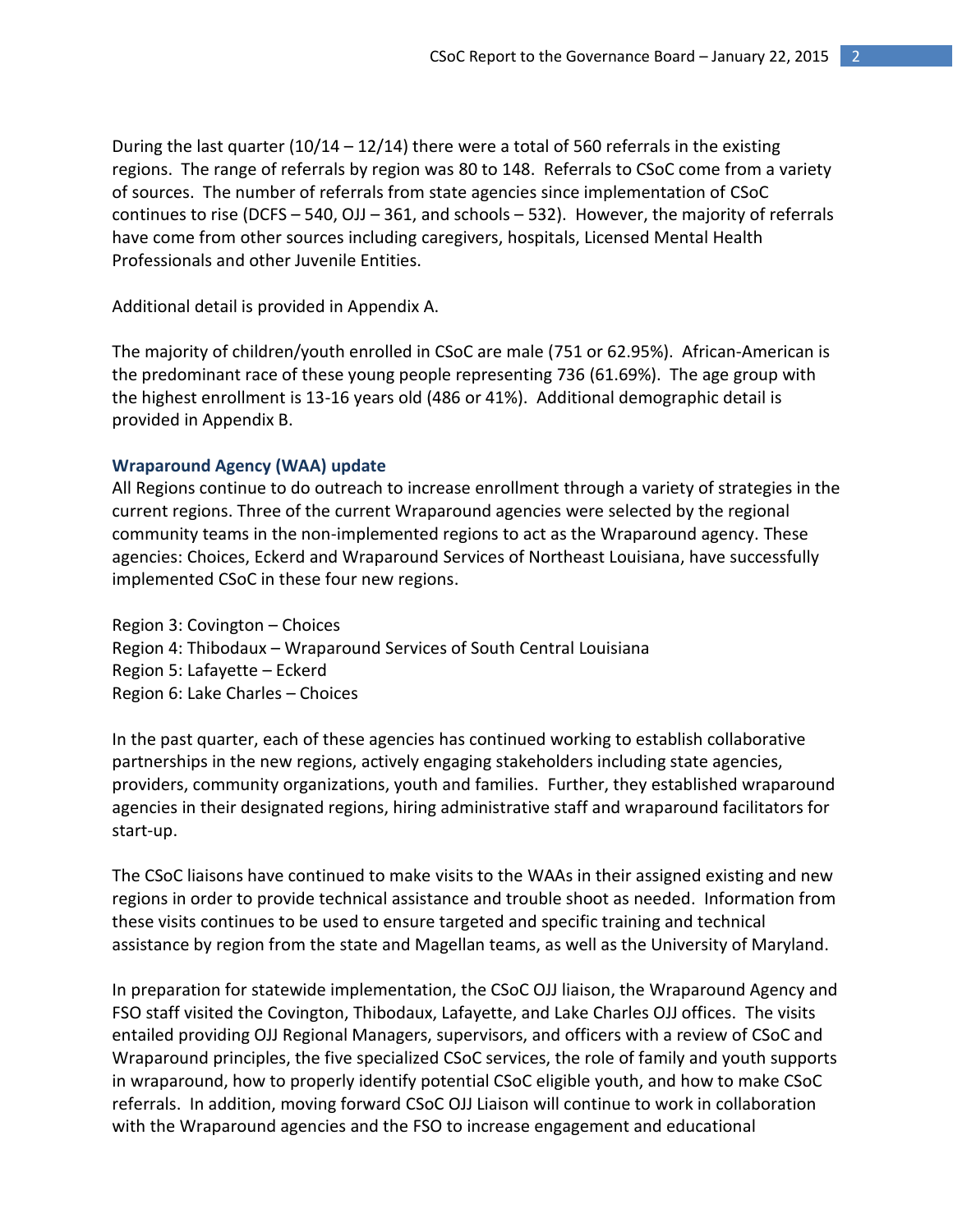opportunities which will further support the understanding of system of care and wraparound and the benefits of CSoC for youth, families and communities.

To prepare for statewide implementation, the CSoC DCFS Liaison met with Child Welfare supervisory staff in the new regions to provide education on the wraparound approach and processes as well as how to make a referral to CSoC. Information was also gathered from Child Welfare staff to learn how to best support and develop child welfare staff's understanding and participation in wraparound. Additionally, CSoC Statewide Implementation was the featured topic for the November 2014 KIT conference.

The CSoC DOE Liaison continues to reach out to the LEAs to encourage participation in CSoC and respond to requests for additional information, in addition to continued work with DOE and Magellan education contacts to promote CSoC.

The CSoC Magellan team continues to work with the WAAs to ensure all documentation is submitted within the required timelines to support the eligibility of each child/youth enrolled in CSoC.

#### **Family Support Organization update**

The State CSoC Family Lead meets regularly with FSO leadership to make certain that the growing enrollment, service provision and staff training needs are met. The FSO has spent much of its energy focusing on preparation of new staff, especially as it relates to statewide implementation.

Based upon a review of data for the previous quarter:

- Unduplicated youth served each month with one or both FSO services: October: 900, November: 887, December: 1071 (an average of 80% of enrollment each month, compared to 76% the previous quarter)
- Staff members at end of quarter: 266 (154 Youth Support, 80 Parent Support, 18 Parent Trainers, 14 Managers/Supervisors), an increase of 117 from last quarter.
- Billed units continue to increase

FSO Training:

- In November, in preparation for Statewide Implementation, in addition to Ekhaya's own orientation, the state CSoC Family Lead and CSoC staff provided training to Ekhaya Staff on:
	- o Functional Behavioral Approach
	- o Introduction to Wraparound, specifically for the peer support specialist
- In December, to build Ekhaya's organizational capacity, the state CSoC team partnered with Ekhaya's new training team, to train Ekhaya training staff to facilitate the "Introduction to Wraparound for Peer Support Specialists" to approximately 150 Ekhaya staff in original regions. These trainings will resume in late January/early February to return to new regions for newly-added staff.
- Throughout the spring, the state CSoC team will partner with Ekhaya's training team to conduct statewide training of the Functional Behavioral Approach.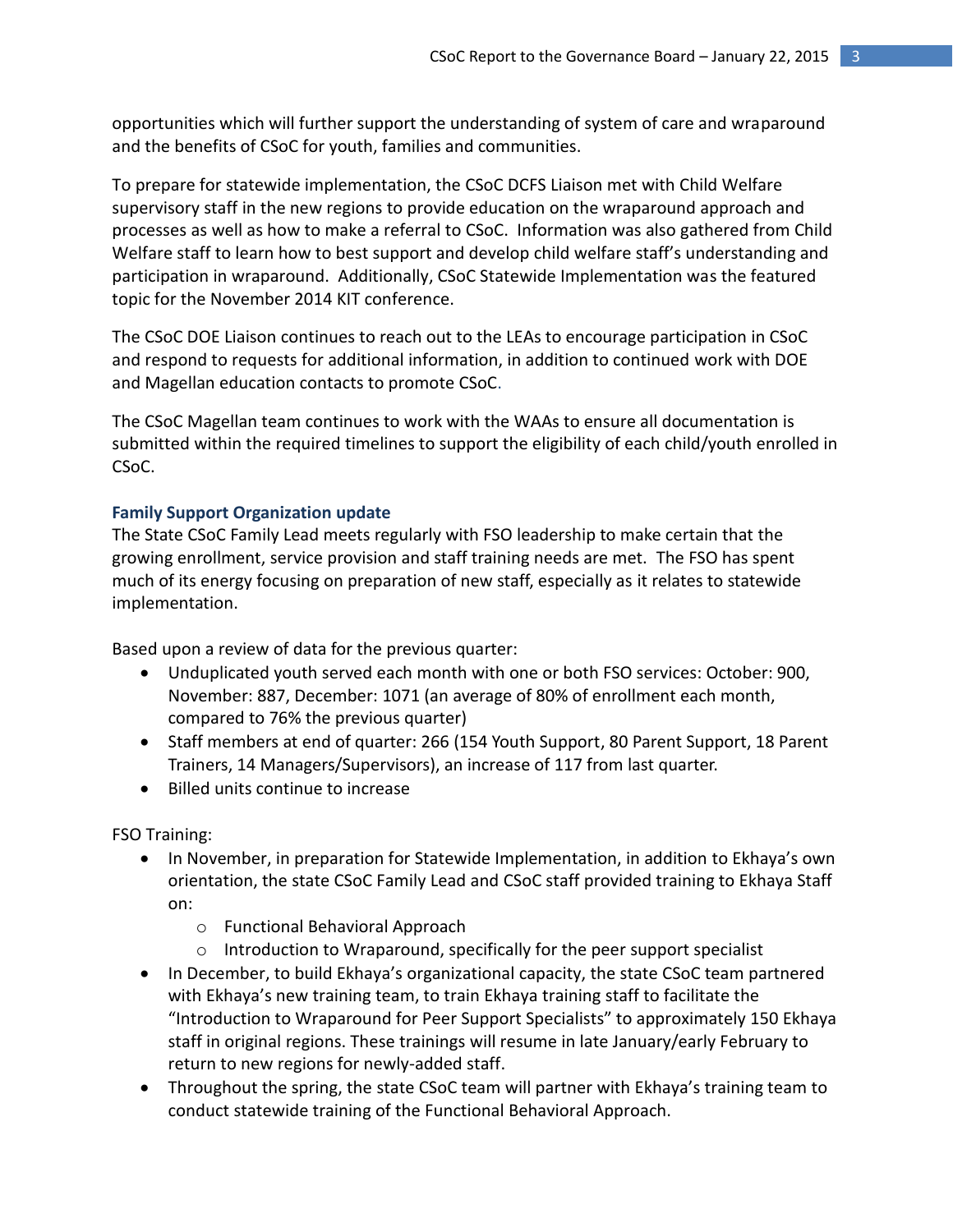The following graph demonstrates FSO service provision since the implementation of CSoC. There was a significant decrease in services provided in the last quarter of 2012. The statewide FSO began providing services during April 2013.

#### 700 600 500 400 300 200 100 ο -24 44 4.  $\mathbf{H}$ 12 PS Microberg 125 40 72 104 12 12 13 4 5 4 5 5 12 13 14 5 6 7 8 7 8 7 8 7 8 7 8 7 8 7 8 8 7 8 8 8 8 8 8 8 8 8 8 8 8 8 8 8 8 PST Microbins PS M embers - PST M embers **KPARTNERSHIP** Magellan щy

### **Parent / Youth Support and Training Utilization**

#### **Technical Assistance and Training**

In November 2014, with the National Trainer/Coach from the University of Maryland, the state CSoC Team sponsored a three day Introduction to Wraparound Training for fifty-one Wraparound Supervisors and Facilitators from the Wraparound Agencies and Family Support Specialists from the Family Support Organization to help prepare all new staff for the November "Go Live" date. The training was conducted by a Wraparound Supervisor as part of the requirements to earn certification as a trainer, with support from the national trainer from the University of Maryland. To accommodate the training needs of wraparound facilitators in both the new and existing regions, an additional three day Introduction to Wraparound training was provided in January 2015 for twenty-four wraparound facilitators. Charla Gordon, Clinical Director from the Eckerd Wraparound Agency in Region 7, completed all requirements to earn her national trainer certification. At this time, we have three individuals that have earned their national coaching certification, of these two also earned the national trainer certification.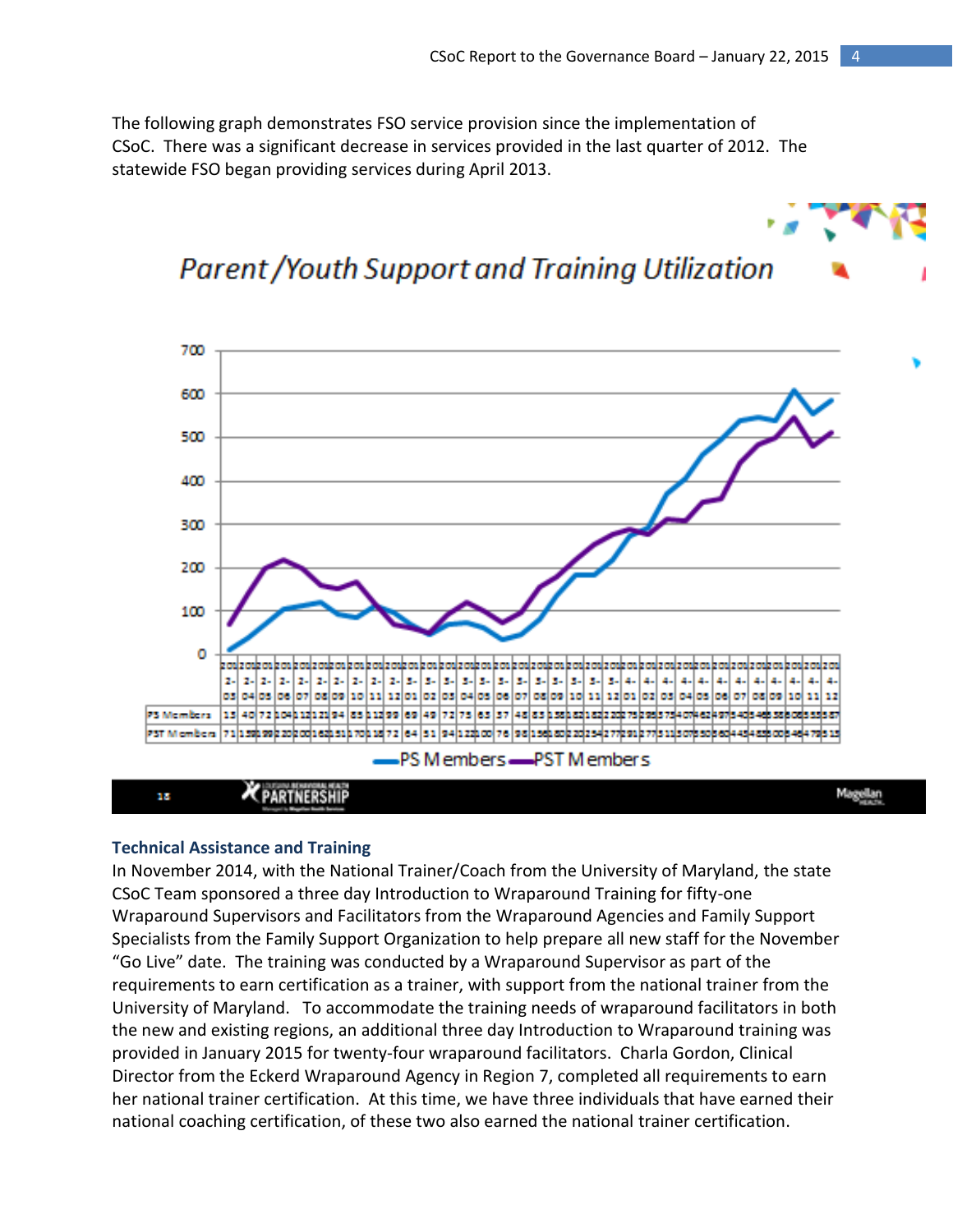In December 2014, twenty-five wraparound supervisors and facilitators with at least six months of experience in wraparound participated in a two day Intermediate Training in Wraparound that was led by the National Trainer/Coach from the University of Maryland. The Intermediate Training is a very targeted training that focuses on the areas of need identified by the participants. For this session, areas of need included, but were not limited to the following: developing the Child and Family Team; aligning needs statement with the family story and the Comprehensive Adolescent Needs and Strengths (CANS) assessment; strengthening outcome statements; and keeping the family and team members engaged.

The National Trainer/Coach has also been engaged in providing on-site coaching in the wraparound agencies. During these on-site visits, the Trainer/Coach works with the wraparound supervisors and facilitators on areas of need identified by the agency. The National Trainer/Coach is available to observe Child and Family Team meetings, model effective coaching skills and provide feedback to support fidelity to the wraparound practice.

By the end of April 2015, the National Trainer/Coach will have provided a minimum of two days of on-site visits in each of the existing regions and one day on-site visits in each of the new regions. Depending on need, an additional three day Introduction to Wraparound Training is tentatively scheduled for March 2015 and an additional Intermediate Wraparound Training is scheduled for April 2015.

As the result of ongoing discussion between the state CSoC Team and the Family Support Organization, a decision was made to develop a one day Introduction to Wraparound for the Parent Support Partners in the Family Support Organization. This training was developed by the state CSoC Team Family Lead and other members of the state CSoC team. This training is targeted to address the specific needs, roles and responsibilities of the Parent Support Partners. Initial feedback from these targeted trainings has been very positive.

This past summer the state CSoC Team worked with the University of Washington Research and Evaluation Team (WERT) to conduct the Wraparound Fidelity Index Assessment with CSoC youth and families in the five existing regions. The purpose of the study was to establish a baseline metric of the integration of high fidelity wraparound practice, which encompasses the integration of System of Care values including: Needs Based, Use of Natural and Community Support, Strengths Based and Family Driven, in the current practice of wraparound facilitators in the existing regions. Research indicates that there is a strong correlation between high fidelity wraparound practice and positive outcomes for youth and families. The University of Washington will be presenting the results of the study in the New Business section of today's CSoC Governance Board meeting. The information obtained from the study will be used to provide targeted training for the wraparound agencies, in addition to creating a long term plan to support high fidelity wraparound practice.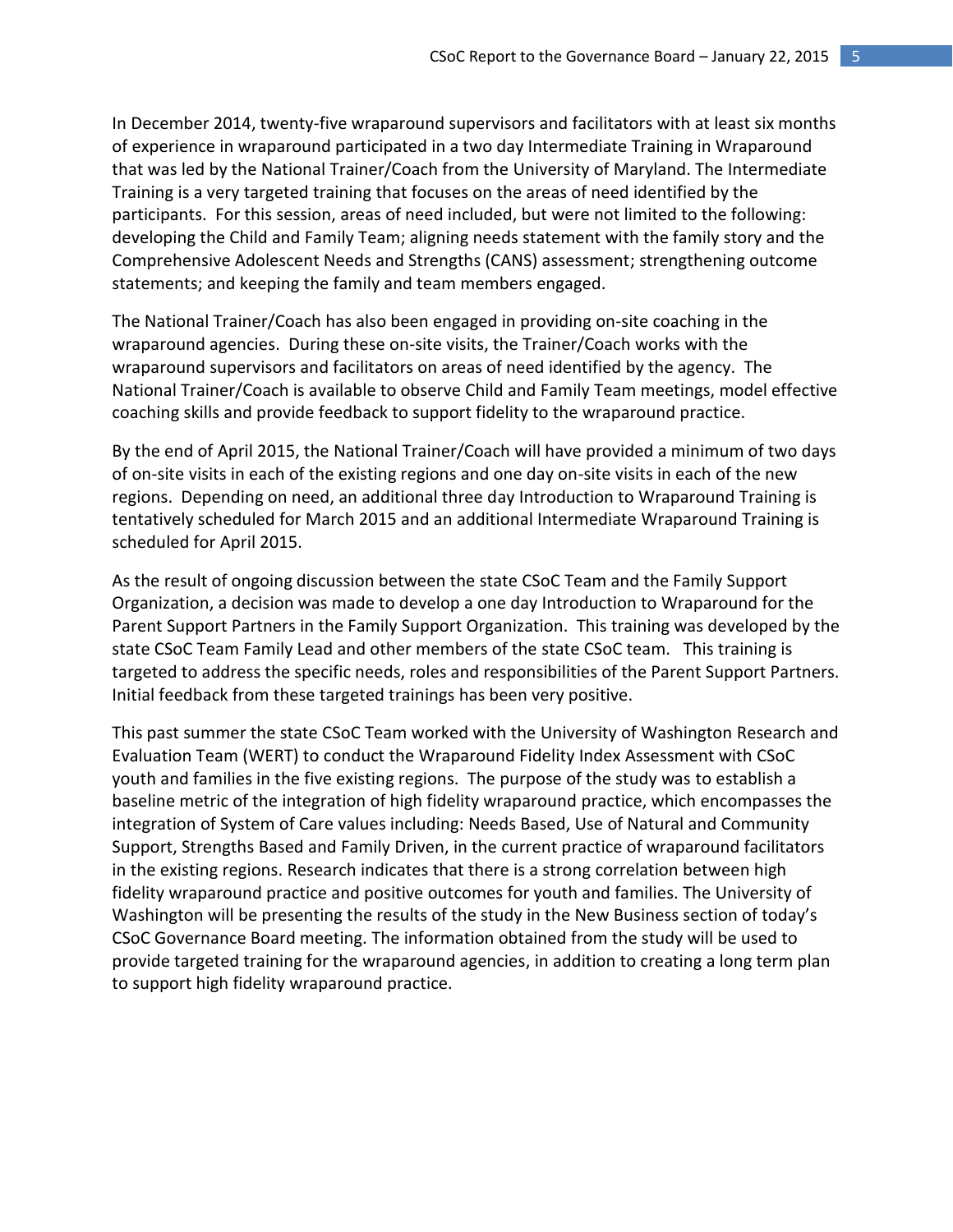#### **CSoC Finance and Audit Committee**

During the October CSoC Governance Board meeting, a vote was taken to change the By-Laws to reflect that this committee will only meet on an 'as needed' basis. There was no meeting this past quarter. The committee last met on September 29, 2014 and reviewed the updated MOU for SFY 14-15. With no outstanding questions or concerns, the Finance and Audit Committee voted in favor of advancing the MOU to the CSoC State Governance Board and on to state agency leadership for signature.

#### **CSoC Quality Assurance (QA) Committee**

The committee last met on January 14, 2015. Committee Chair, Michael Comeaux will report to the Board during today's meeting.

#### **Statewide Coordinating Council**

The SCC continues to meet quarterly, and was recently introduced to the regional leaders of the FSO (including the new regions). The SCC members and FSO regional leaders will be working together to schedule local meetings and to partner hosting attending regional meetings, in an effort to begin creating or further building a united front around CSoC and overall children and youth behavioral health issues in the regions. SCC members continue to work to identify new parent and youth members. Additionally, the SCC continues to work with Ekhaya to review the status of its staffing levels, training provided to staff, and numbers of youth served in each region.

#### **Provider Network**

The number of providers for Independent Living/Skills Building has increased since last quarter from 81 to 109. The number of Short Term Respite service providers has increased by 3 this quarter. There is 1 Crisis Stabilization provider in one of the new implemented regions. In addition, this past quarter all of the WAAs in the new regions contracted with Magellan. This month, Magellan will also be hosting a provider forum to train and educate all providers in the new regions.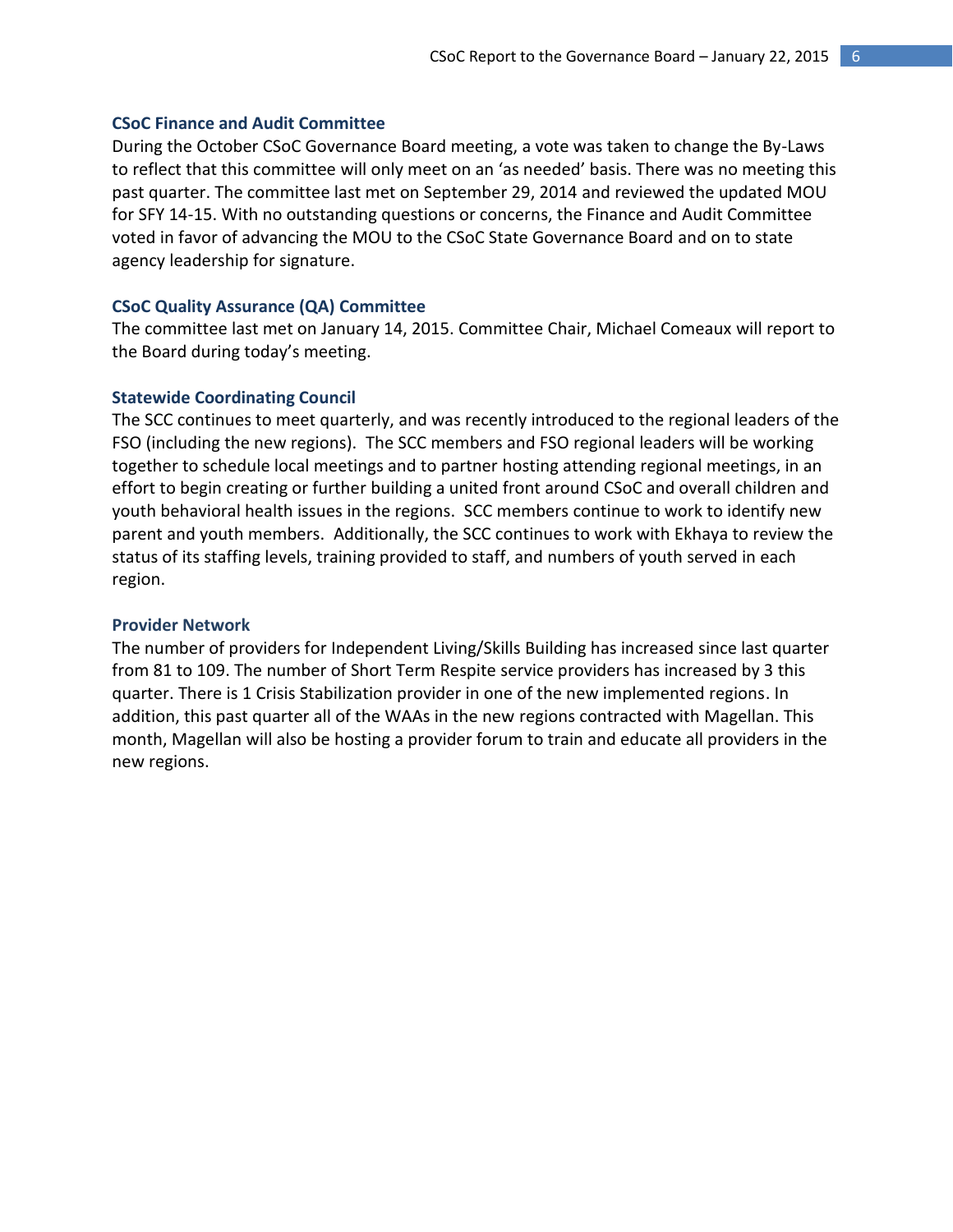| 5 CSoC Specialized Services       |               |                                                 |                                        |                                             |                                       |              |
|-----------------------------------|---------------|-------------------------------------------------|----------------------------------------|---------------------------------------------|---------------------------------------|--------------|
| <b>CSOC Service Stabilization</b> | <b>Crisis</b> | Independent<br>Living/Skills<br><b>Building</b> | Parent<br>Support &<br><b>Training</b> | <b>Short Term</b><br><b>Respite</b><br>Care | Youth<br>Support &<br><b>Training</b> | <b>Total</b> |
| <b>Region 1</b>                   | 0             | 33                                              |                                        | 2                                           |                                       | 37           |
| <b>Region 2</b>                   | 0             | 11                                              |                                        |                                             |                                       | 14           |
| <b>Region 3</b>                   | $\bf{0}$      | 5                                               |                                        | $\bf{0}$                                    |                                       | 7            |
| <b>Region 4</b>                   | 1             | $\overline{2}$                                  | 1                                      |                                             |                                       | 6            |
| <b>Region 5</b>                   | $\bf{0}$      | 11                                              |                                        |                                             |                                       | 14           |
| <b>Region 6</b>                   | 0             | 7                                               |                                        |                                             |                                       | 10           |
| <b>Region 7</b>                   | $\bf{0}$      | 12                                              |                                        |                                             |                                       | 15           |
| <b>Region 8</b>                   | 0             | 14                                              |                                        |                                             |                                       | 16           |
| <b>Region 9</b>                   | $\bf{0}$      | 14                                              | 1                                      | 3                                           | 1                                     | 19           |
| <b>TOTAL</b>                      |               | 109                                             | 9                                      | 10                                          | 9                                     | 138          |

# Providers by Region (All 9 Regions)

#### **X** PARTNERSHIP 14

Crisis Stabilization (CS) and Short Term Respite (STR):

- Magellan recognizes the gap in Crisis Stabilization Services and Short Term Respite Care and is actively developing strategic recruitment plans.
- Magellan has created informational materials with an overview of each CSoC specialized service that provides resources/next steps for interested providers.
- Magellan continues to work with current providers who are interested in expanding services to include CS and STR.

Therapeutic Group Home (TGH) and Therapeutic Foster Care (TFC)

- TGH beds 30
- TFC beds 248

Psychiatric Residential Treatment Facility (PRTF) recruitment:

In this past quarter, the number of PRTF beds have increased from 165 to 184, with on-going recruitment.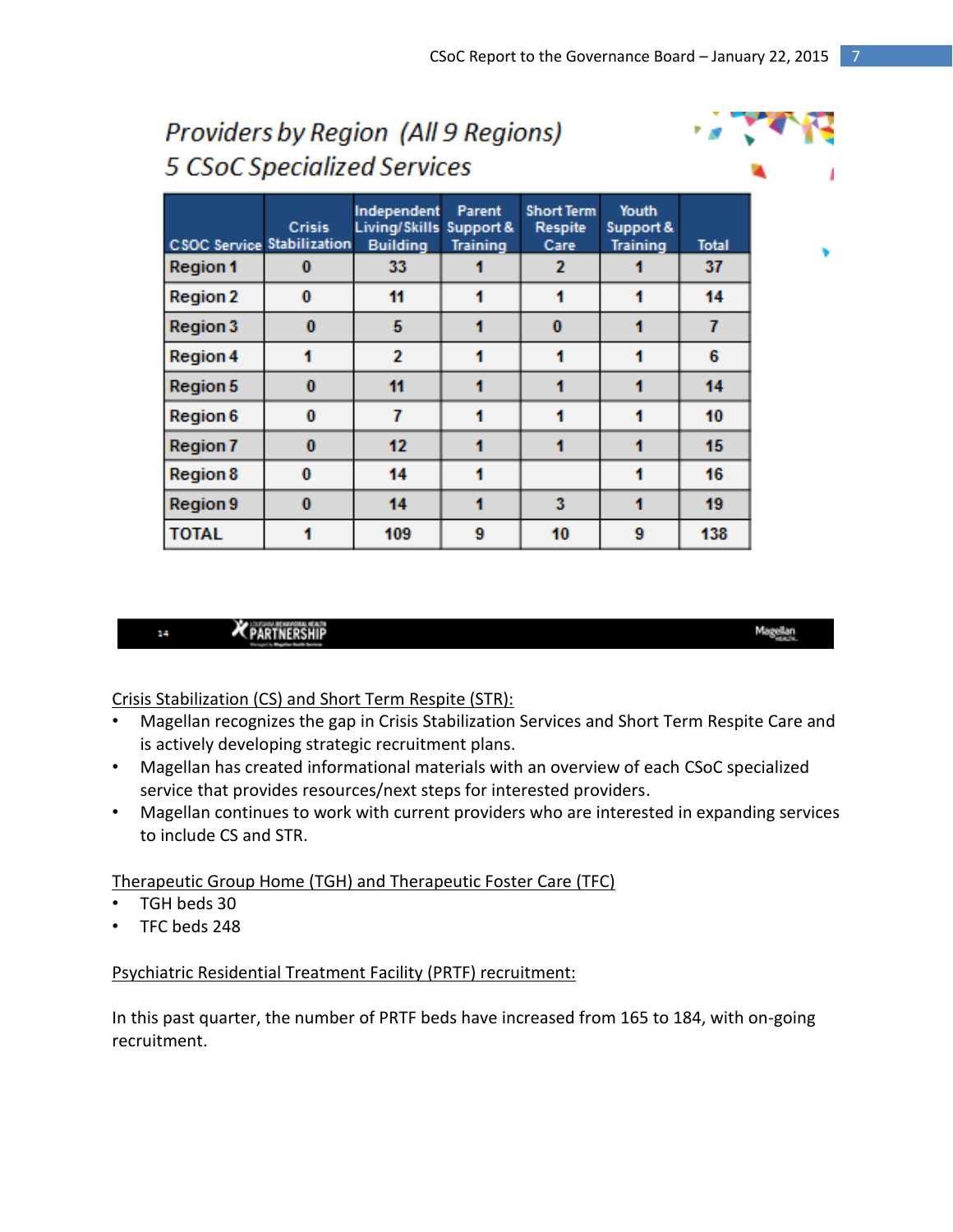#### **Trends in Children/Youth Outcomes Data**

Out of Home Placements:

- Percent of CSoC children who had restrictive placement **prior** to enrollment in WAA is 31.17% indicating that we continue to serve the most at risk youth for out of home placement.
- Percent of CSoC children placed in restrictive placement **after** enrolling in a WAA is 18.56% indicating that participation in CSoC is producing desired result of decreasing out of home placement.

CANS Outcomes Data:

- As in last quarter, you will notice that we have included slides in this report that look at outcomes data using the CANS assessment tool.
- Global scores were derived from initial CANS administered to youth and their families at enrollment, then again at 180 and 360 days.
- You will observe a downward trend line in the global scores which started at 66.2 points decreasing to 63.22 points, indicating that youth are having a decrease in youth risk behaviors over time. It is important to note that these youth are continuing in CSoC and have not yet reached discharge status. We would anticipate further decline in these scores as they reach discharge.
- The State and Magellan CSoC teams will continue to refine our process of providing useful outcomes data based on CANS scores.

Other Outcomes:

- A continued decrease in school suspensions over the last quarter.
- A continued downward trend in number of inpatient psychiatric hospital admissions.
- An increased use of Home and Community Based Services.

Additional detail is provided in Appendix C.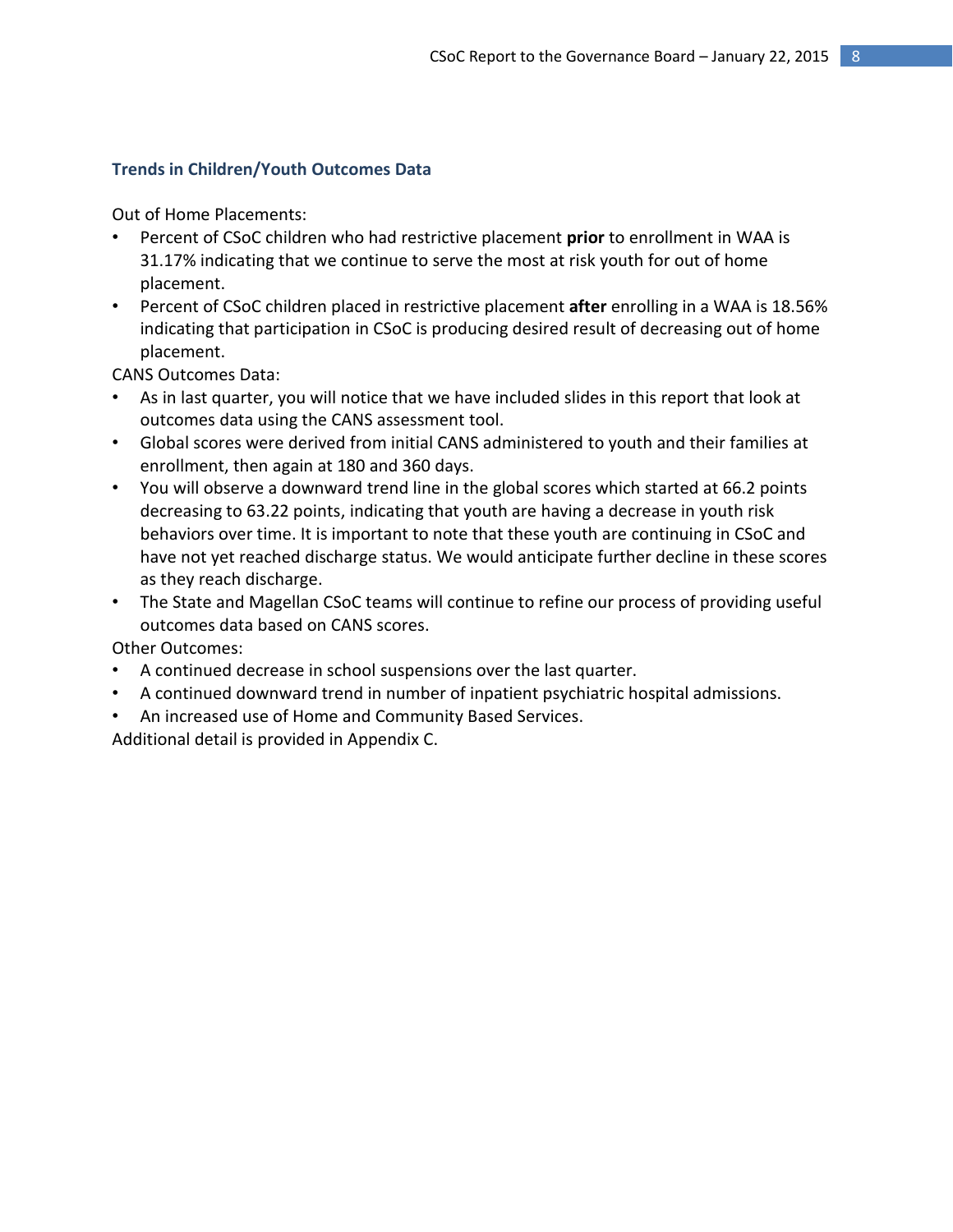### **Appendix A: Referral Data**

## **Member Referrals** (for 5 Existing Regions)



| <b>Region</b>                     | 9/30/14 | 12/31/14 | Change |  |
|-----------------------------------|---------|----------|--------|--|
| Region 1 - Orleans/Jefferson area | 941     | 1085     | 144    |  |
| Region 2 - Baton Rouge area       | 1214    | 1362     | 148    |  |
| Region 7 - Alexandria area        | 732     | 812      | 80     |  |
| Region 8 - Shreveport area        | 1296    | 1428     | 132    |  |
| Region 9 - Monroe area            | 886     | 942      | 56     |  |
| Total                             | 5069    | 5629     | 560    |  |

PARTNERSHIP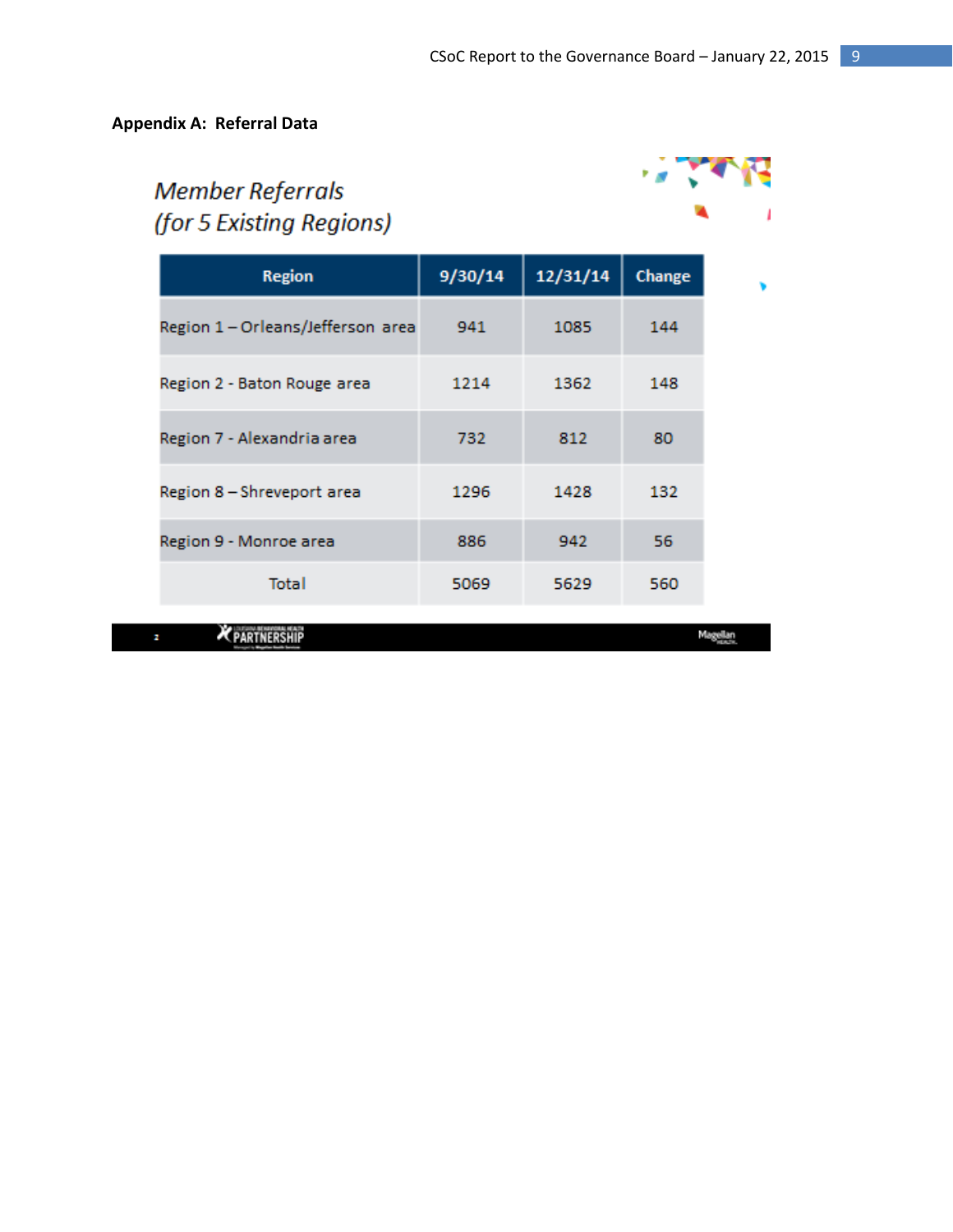### **Member Referrals** (for 4 Newly Implemented) 12/31/14 **Region** Region 3 - Covington area 63 Region 4 - Thibodaux area 38 Region 5 - Lafayette area 38 Region 6 - Lake Charles area 32 **Total** 171



| <b>Referring Source</b>             |      | 9/30/14 12/31/14 Change |      |
|-------------------------------------|------|-------------------------|------|
| <b>DCFS</b>                         | 500  | 540                     | 40   |
| <b>OII</b>                          | 351  | 361                     | 10   |
| <b>OBH</b>                          | 88   | 95                      | 7    |
| DOE/School                          | 445  | 532                     | 87   |
| Caregiver                           | 466  | 670                     | 204  |
| <b>Hospitals</b>                    | 726  | 796                     | 70   |
| Licensed Mental Health Professional | 1002 | 1075                    | 73   |
| <b>Other Juvenile Entities</b>      | 325  | 354                     | 29   |
| Self or Legal Guardian              | 247  | 291                     | 44   |
| Primary Care Physician (PCP)        | 12   | 19                      | 7    |
| Other                               | 907  | 896                     | (11) |
| Total                               | 5069 | 5629                    | 560  |

|                      | <b>A REPORT OF CANCER</b> |  |
|----------------------|---------------------------|--|
| <b>K PARTNERSHIP</b> |                           |  |
|                      |                           |  |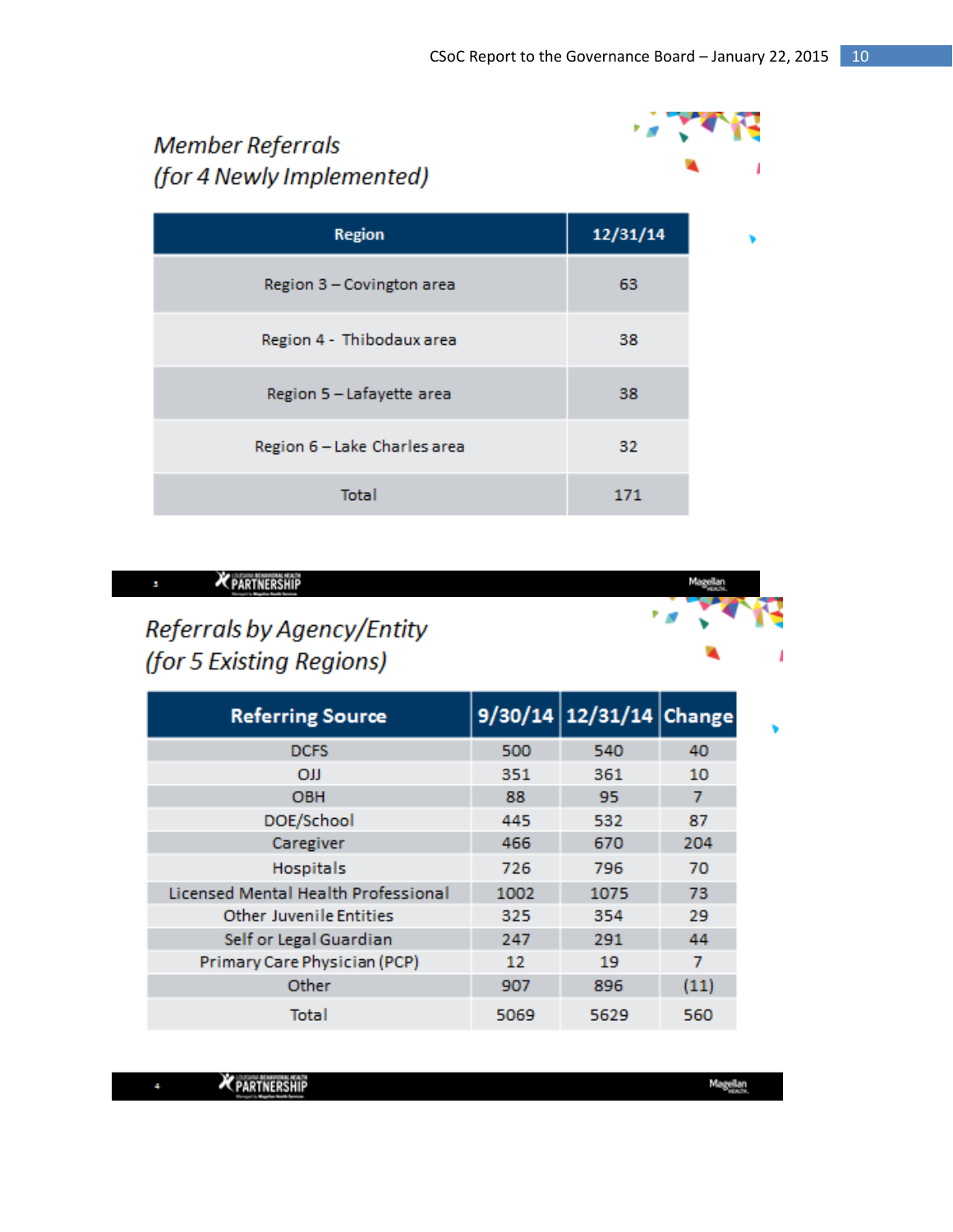## Referrals by Agency/Entity (for 4 Newly Implemented)



۷

| <b>Referring Source</b>                    | 12/31/14 |
|--------------------------------------------|----------|
| <b>DCFS</b>                                | 4        |
| <b>OJJ</b>                                 | 13       |
| <b>OBH</b>                                 | 0        |
| DOE/School                                 | 6        |
| Caregiver                                  | 22       |
| <b>Hospitals</b>                           | 37       |
| <b>Licensed Mental Health Professional</b> | 26       |
| <b>Other Juvenile Entities</b>             | 5.       |
| Self or Legal Guardian                     | 30       |
| Primary Care Physician (PCP)               | o        |
| Other                                      | 28       |
| Total                                      | 171      |



Magellan

**Appendix B: Demographic Data**

### Gender

| Gender       | <b>Number</b> | Percentage |  |
|--------------|---------------|------------|--|
| Male         | 751           | 62.95%     |  |
| Female       | 436           | 36.55%     |  |
| Unspecified  | 3             | 0.50%      |  |
| <b>Total</b> | 1193          | 100.00%    |  |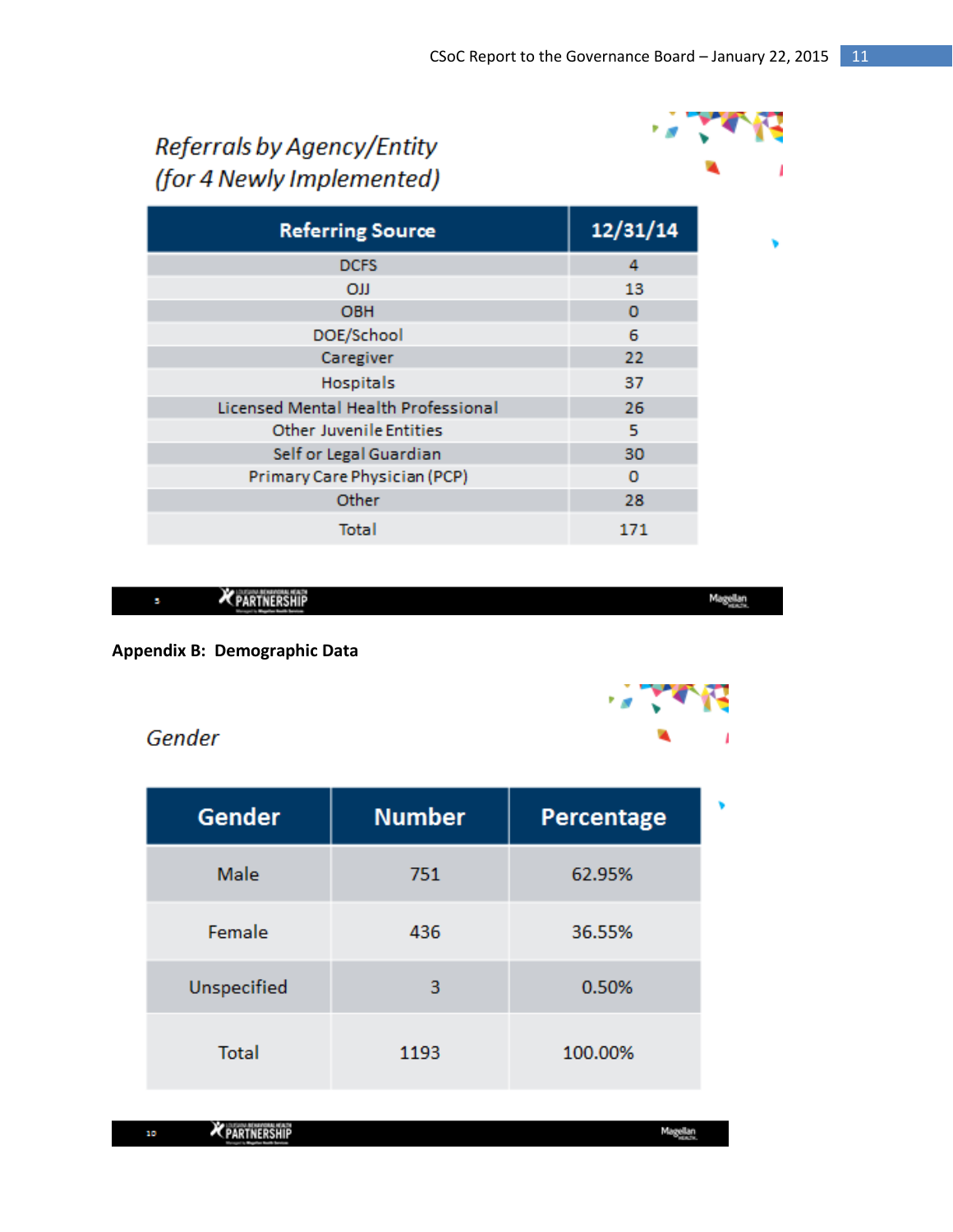| Race                   |               |            |  |
|------------------------|---------------|------------|--|
| Race                   | <b>Number</b> | Percentage |  |
| African-American       | 736           | 61.69%     |  |
| Caucasian              | 322           | 26.99%     |  |
| Unspecified            | 102           | 8.55%      |  |
| <b>Other Ethnicity</b> | 22            | 1.84%      |  |
| Pacific Islander       | 9             | 0.75%      |  |
| American Indian        | $\mathbf{1}$  | 0.08%      |  |
| Asian                  | 1             | 0.08%      |  |
| <b>Total</b>           | 1193          | 100.00%    |  |

PARTNERSHIP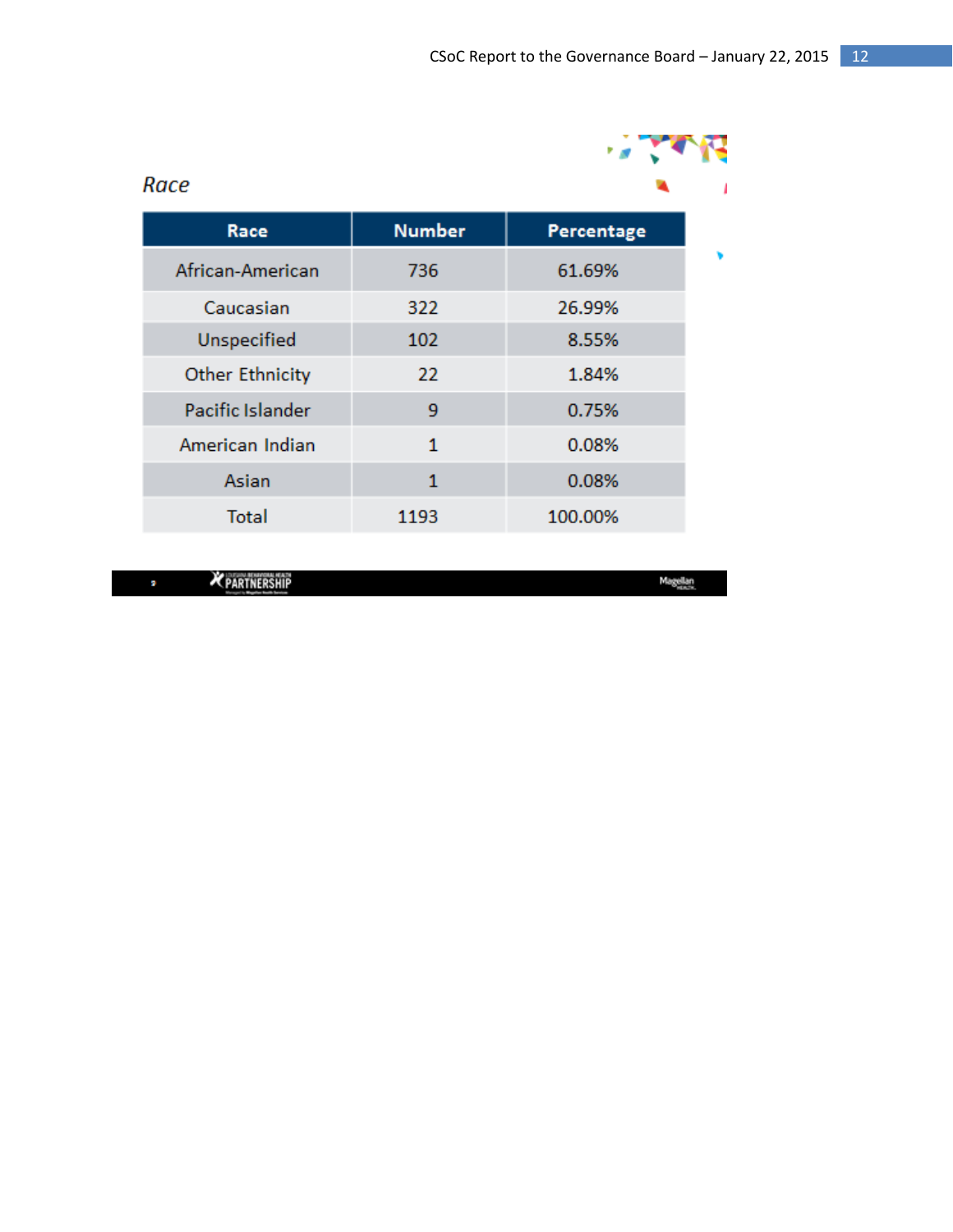

### **Age Groups**

| <b>Age Groups</b> | <b>Number</b> |
|-------------------|---------------|
| up to 4           | 19            |
| $5 - 8$           | 165           |
| $9 - 12$          | 352           |
| $13 - 16$         | 486           |
| $17 - 21$         | 165           |
| Unspecified       | 6             |
| <b>Total</b>      | 1193          |



PARTNERSHIP  $\mathbf{n}$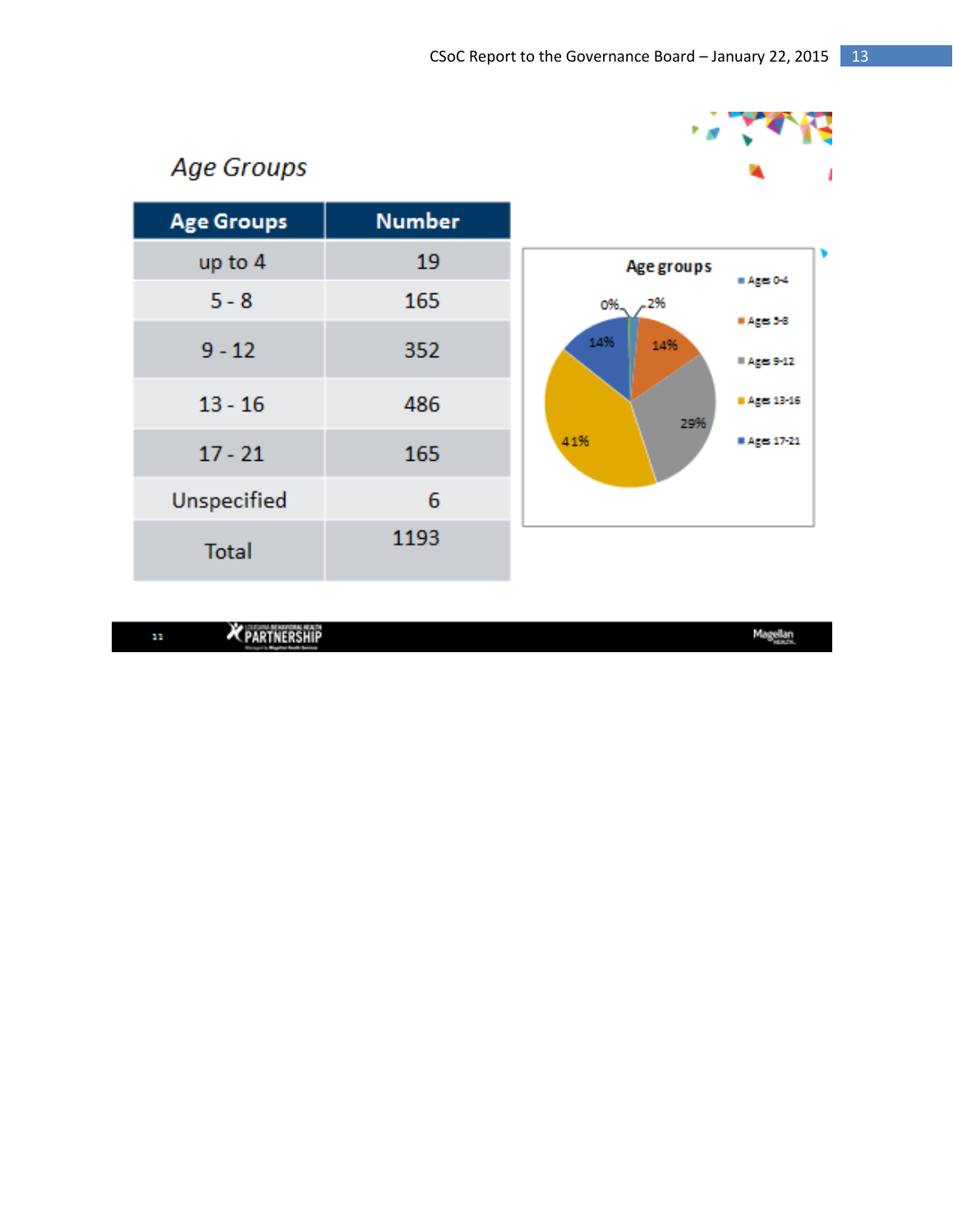

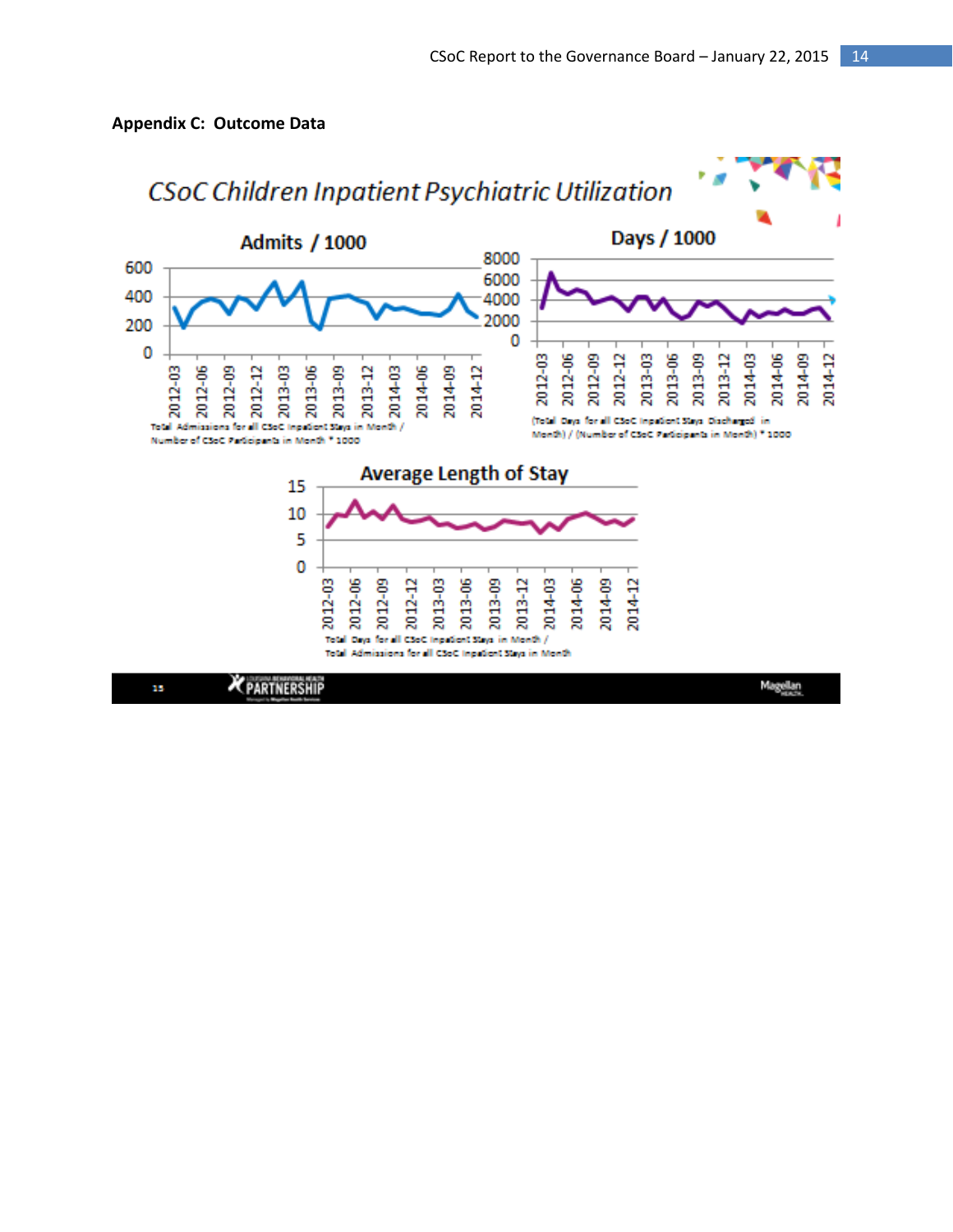### **School Performance Measures**



| <b>MEAN NUMBER</b> | <b>REPORTING PERIOD</b> |             | <b>CHANGE</b>    |  |
|--------------------|-------------------------|-------------|------------------|--|
|                    | <b>Y3Q2</b>             | <b>Y3Q3</b> |                  |  |
| <b>Suspensions</b> | 2.48                    | 0.81        | (1.67)           |  |
| <b>Expulsions</b>  | .04                     | .09         | .05 <sub>0</sub> |  |
| <b>Missed Days</b> | 8.00                    | 7.11        | (0.99)           |  |

**X** PARTNERSHIP **Magellan** 26

### **School Conduct - Suspensions**

| <b>SUSPENSIONS</b>                                                          |             |       |             |      |  |  |
|-----------------------------------------------------------------------------|-------------|-------|-------------|------|--|--|
| <b>REPORTING PERIOD</b>                                                     | <b>Y3Q1</b> | Y3Q2  | <b>Y3Q3</b> | Y3Q4 |  |  |
| <b>Reported Count</b>                                                       | 675         | 1224  | 1289        |      |  |  |
| # that had at least 1 day suspension                                        | 203         | 247   | 272         |      |  |  |
| % of suspensions (Count of At least One<br>Occurrence/Total Reported)       | 30.1%       | 20.2% | 21.1%       |      |  |  |
| % of suspensions (Count of At least One<br><b>Occurrence/Total Members)</b> | 18.0%       | 18.9% | 19.9%       |      |  |  |
| <b>Mean number of suspensions</b>                                           | 2.11        | 2.48  | 0.81        |      |  |  |

PARTNERSHIP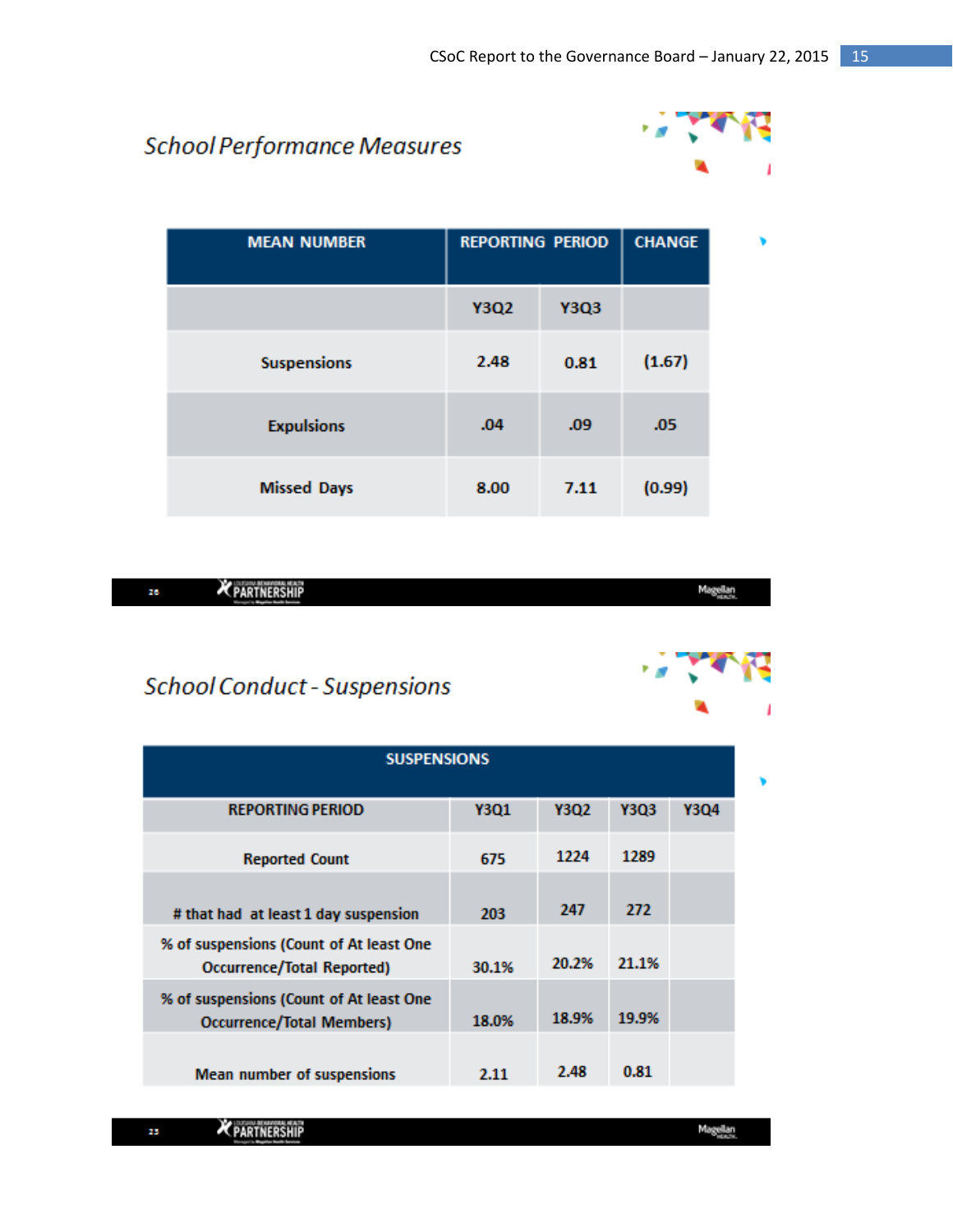$\mathcal{L}(\mathcal{A})$ 

 $\mathbf{v}_1$ 

### **School Conduct - Expulsions**

| <b>EXPULSIONS</b>                                                    |       |       |       |      |  |
|----------------------------------------------------------------------|-------|-------|-------|------|--|
| <b>REPORTING PERIOD</b>                                              | Y301  | Y3Q2  | Y3Q3  | Y404 |  |
| <b>Reported Count</b>                                                | 676   | 1221  | 1289  |      |  |
| # that had an expulsion                                              | 62    | 50    | 54    |      |  |
| % of expulsions (Count of At least One<br>Occurrence/Total Reported) | 9.17% | 4.09% | 4.20% |      |  |
| % of expulsions (Count of At least One<br>Occurrence/Total Members)  | 5.48% | 3.83% | 3.96% |      |  |
| <b>Mean number of expulsions</b>                                     | .09   | .04   | .09   |      |  |

**X** PARTNERSHIP 26



۱,

### School Attendance - Missed Days

| <b>MISSED DAYS</b>                                                           |             |        |             |      |
|------------------------------------------------------------------------------|-------------|--------|-------------|------|
| <b>REPORTING PERIOD</b>                                                      | <b>Y301</b> | Y3Q2   | <b>Y3Q3</b> | Y3Q4 |
| <b>Reported Count</b>                                                        | 651         | 1222   | 1287        |      |
| # that had at least one missed day                                           | 276         | 339    | 444         |      |
| % of missed days (Count of At least One<br><b>Occurrence/Total Reported)</b> | 42.40%      | 22.70% | 34.5%       |      |
| % of missed days (Count of At least One<br><b>Occurrence/Total Members)</b>  | 24.42%      | 26.00% | 32.55%      |      |
| Mean number of missed days                                                   | 2.64        | 8.00   | 7.11        |      |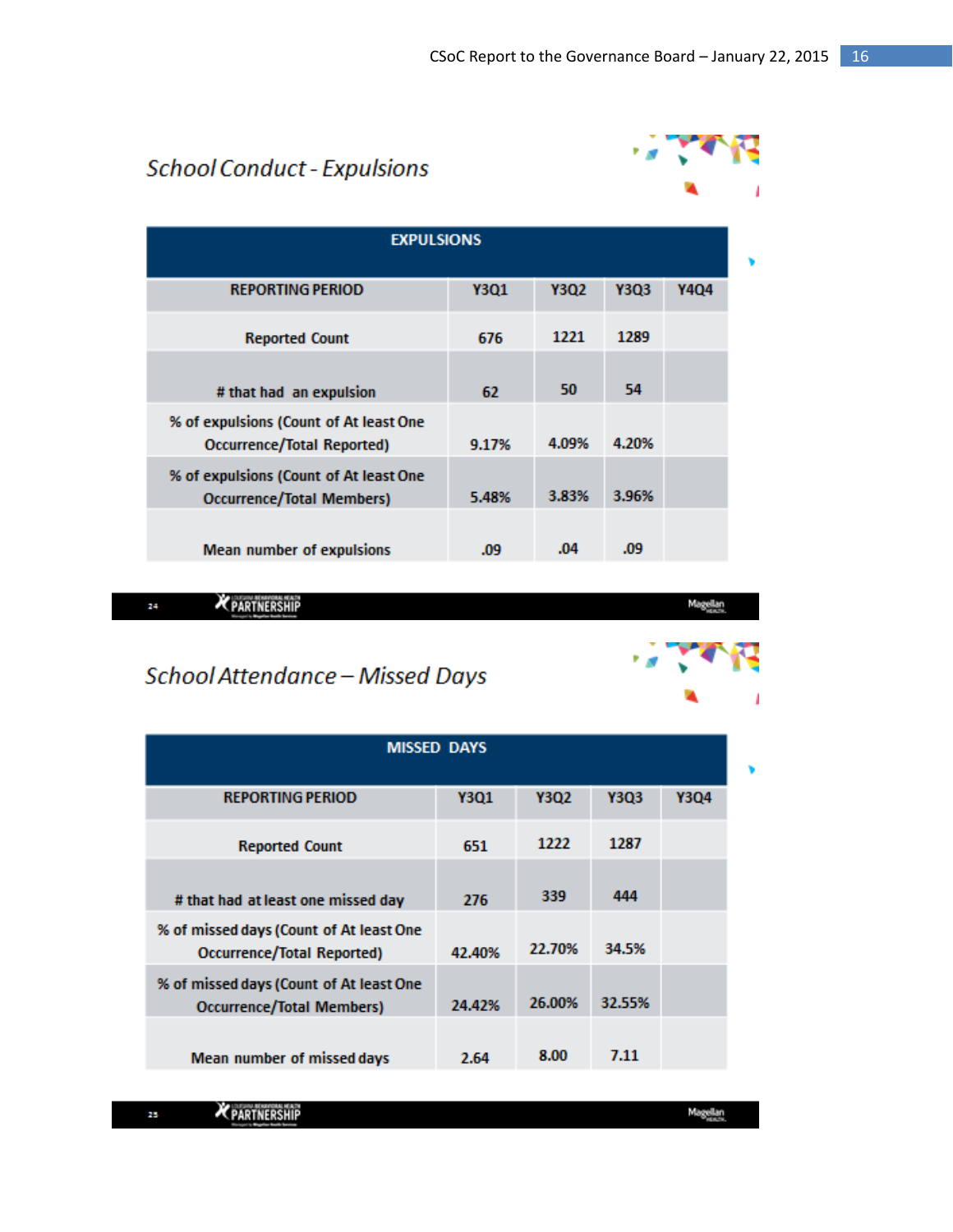